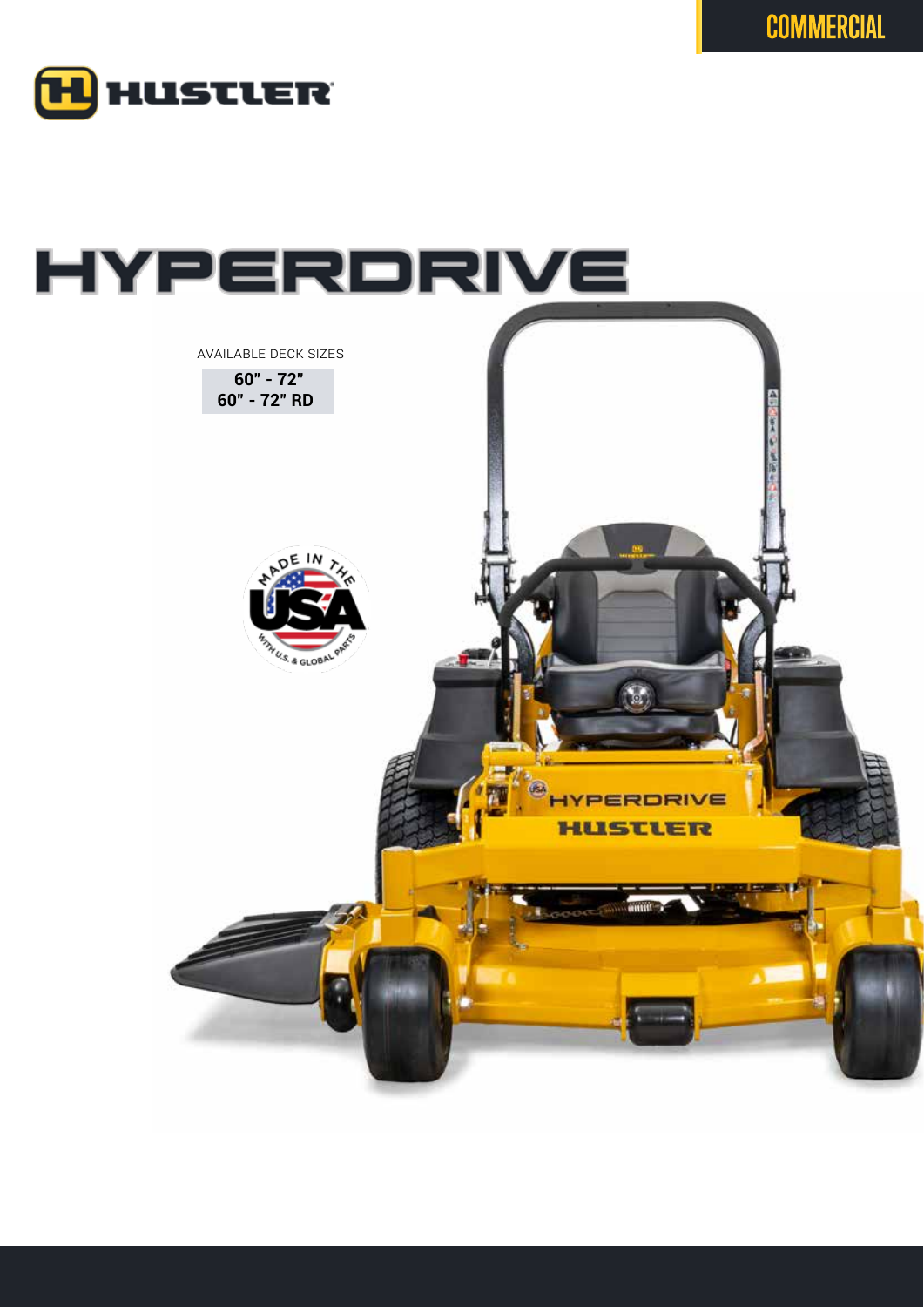# HYPERDRIV

 $\overline{0}9$ 

### **Easy Serviceability**

Flip-up Seat Pan. Removable floor pan, vented pulley covers



**VX4® Deck** Fabricated 7 ga. steel engineered for extreme vacuum for enhanced performance and cut quality

**Foot Operated Deck Lift** Easily adjust the deck height between 1" - 5.5" with your foot

#### **Commercial-grade Torque** Danffoss Industrial Grade

Slipper pumps and Parker TG280 wheel motors

**SmoothTrak™ Steering** Precision control to help

trim and maneuver easily around obstacles. You will fully understand SmoothTrak™ steering when you drive ours and drive theirs

**Commercial-Grade Kawasaki® FX Engine** FX1000

**I3M Suspension Seat**

High-back seat with adjustable armrests and 3-inch travel range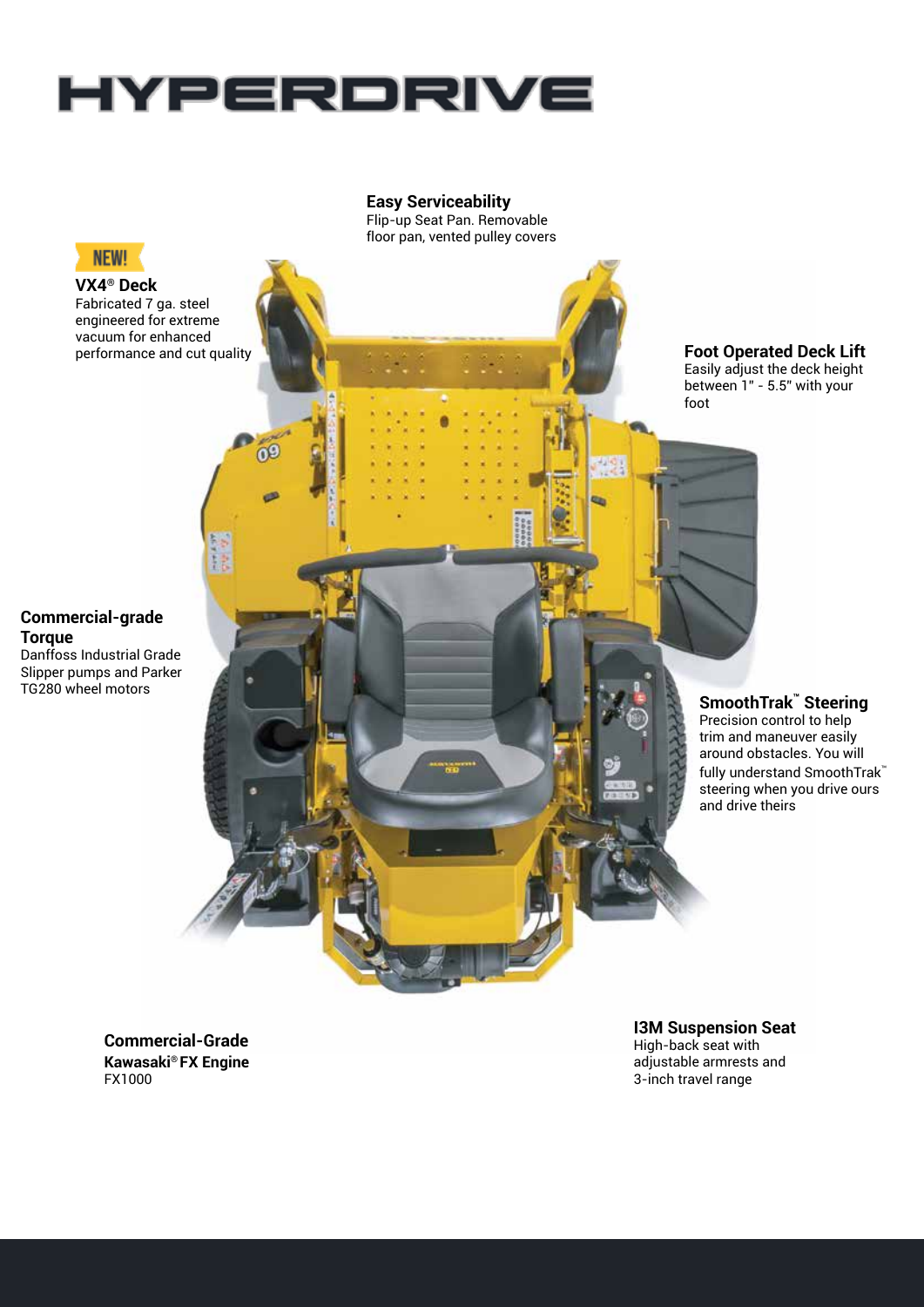

# UPGRADES FOUND ON THE HYPERDRIVE

# **HYPERDRIVE**



**ACCESSORIES**

**HYPERDRIVE** 

**BacVac bagger (10** 

**bushels) FlexForks® Mulch kit Electric deck lift ▶ Rear hitch kit** 

**Semi pneumatic front tyres Steering lever extension kit**

- **Danfoss DDC-20 pumps HyperDrive® Hydro system**
- **Larger 26" drive tyre**
- **Up to 26kph**



HOUR

## **HYPERDRIVE SYSTEM**

Increase the life and performance of your mower with Hustler's exclusive HyperDrive system, the largest, most durable drive system in the industry. With temperature regulation and heavy-duty components, HyperDrivewill keep you operating at peak performance.



9" fan & high capacity oil cooler with hot oil shuttle



Heavy-duty Parker TG280 wheel motors



Large oil reservoir



Industrial grade slipper piston pumps

#### **INDUSTRY'S BEST WARRANTY**

 $\sqrt{2}$ 

HYPERDRIVE

HUSTLER